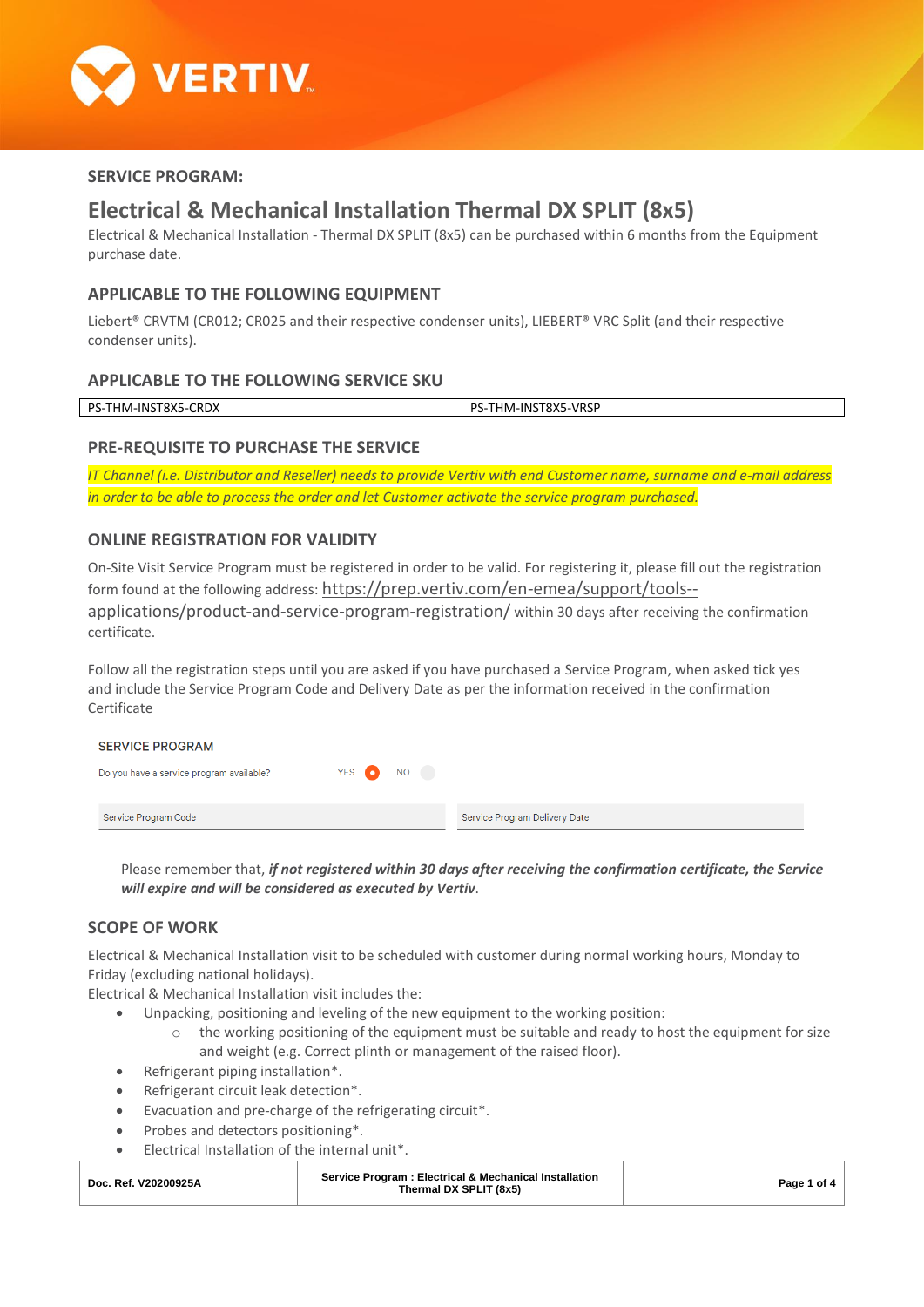

- Connection of the power cables from the internal to the external unit\*.
- Connection of the power supply lines to the ATS \*

\*The specific Prerequisite subjects below are the necessary requirements to perform the activity.

## **DETAILS OF SERVICE:**

The Installation visit will include the below-mentioned activities; a report will be handed over to End-Customer upon completion.

| <b>Refrigerant Piping installation Check List</b>                                                                                                                                                                                                                                                                                                                                                                                         |                                                                                                                                                                                                                                                                                                                                                                                                                                                                                                                                                      |  |  |  |  |
|-------------------------------------------------------------------------------------------------------------------------------------------------------------------------------------------------------------------------------------------------------------------------------------------------------------------------------------------------------------------------------------------------------------------------------------------|------------------------------------------------------------------------------------------------------------------------------------------------------------------------------------------------------------------------------------------------------------------------------------------------------------------------------------------------------------------------------------------------------------------------------------------------------------------------------------------------------------------------------------------------------|--|--|--|--|
| <b>Refrigerant Piping installation</b>                                                                                                                                                                                                                                                                                                                                                                                                    | <b>Prerequisites</b>                                                                                                                                                                                                                                                                                                                                                                                                                                                                                                                                 |  |  |  |  |
| Installation of refrigerant piping including brazing.<br>$\bullet$<br>Installation of condensate drain pipe.<br>$\bullet$<br>Humidifier piping installation (if applicable).<br>$\bullet$<br>Refrigerant circuit leak detection test using oxygen<br>$\bullet$<br>free nitrogen.                                                                                                                                                          | Power supply to the unit must be assured.<br>All the spaces to allocate the pipes must be free and<br>$\bullet$<br>ready to be accessed for installation (e.g.: raised<br>floor free and open).<br>Drain pipe layout must be planned according to the<br>$\bullet$<br>manufacturer's instructions. If a pump is needed, it<br>must already be in place ready to be connected to<br>the pipes.<br>No building works are included; these are supposed<br>$\bullet$<br>to be already present with sufficient space available.<br>Site survey requested. |  |  |  |  |
| Refrigerant Circuit Evacuation and Pre-Charge Check List                                                                                                                                                                                                                                                                                                                                                                                  |                                                                                                                                                                                                                                                                                                                                                                                                                                                                                                                                                      |  |  |  |  |
| <b>Refrigerant Circuit Evacuation and Pre-Charge</b>                                                                                                                                                                                                                                                                                                                                                                                      | <b>Prerequisites</b>                                                                                                                                                                                                                                                                                                                                                                                                                                                                                                                                 |  |  |  |  |
| Evacuation of the system according to the<br>$\bullet$<br>manufacturer's instructions and vacuum quality<br>check.<br>Unit circuits refrigerant charge up to 80% of the<br>$\bullet$<br>nominal calculated value.<br>Crankcase heater start (with customer approval).<br>$\bullet$<br><b>Probes and Detectors Positioning Check List</b>                                                                                                  | Electrical and communication cabling must be<br>$\bullet$<br>completed and correctly secured.<br>Power supply to the unit must be assured if<br>$\bullet$<br>crankcase heaters are needed.<br>Refrigerant gas excluded.<br>$\bullet$                                                                                                                                                                                                                                                                                                                 |  |  |  |  |
| <b>Probes and Detectors Positioning</b>                                                                                                                                                                                                                                                                                                                                                                                                   | <b>Prerequisites</b>                                                                                                                                                                                                                                                                                                                                                                                                                                                                                                                                 |  |  |  |  |
| Positioning of the rack sensors.<br>Point water leak detector or tape leak detector<br>$\bullet$<br>positioning.                                                                                                                                                                                                                                                                                                                          | Positions of the sensors to be communicated in<br>advance.<br>The area where the detectors are to be installed<br>$\bullet$<br>must be clean and without grease.                                                                                                                                                                                                                                                                                                                                                                                     |  |  |  |  |
| <b>Electrical Installation &amp; Cabling Check List</b>                                                                                                                                                                                                                                                                                                                                                                                   |                                                                                                                                                                                                                                                                                                                                                                                                                                                                                                                                                      |  |  |  |  |
| <b>Electrical Installation &amp; Cabling</b>                                                                                                                                                                                                                                                                                                                                                                                              | <b>Prerequisites</b>                                                                                                                                                                                                                                                                                                                                                                                                                                                                                                                                 |  |  |  |  |
| Identify the proper circuit breaker, de-energise it<br>$\bullet$<br>(with customer approval) and lock and tag it out.<br>Cut the cables to the proper length (if needed) and<br>$\bullet$<br>place the proper cable ends.<br>Fit the cables into the conduits (if available).<br>$\bullet$<br>Cable labelling and identification is included.<br>$\bullet$<br>Connection of the power supply cables to the<br>$\bullet$<br>internal unit. | Mains power supply has to be available to energize<br>$\bullet$<br>the Equipment.<br>Electrical Panel compliance with Equipment<br>$\bullet$<br>prerequisites must be granted by customer.<br>Max length of the wires between the control panel<br>$\bullet$<br>and the internal unit is 20 m.<br>Cables ducts aren't included; these are supposed to<br>$\bullet$<br>be already present and installed with sufficient                                                                                                                               |  |  |  |  |

| Doc. Ref. V20200925A | Service Program: Electrical & Mechanical Installation<br>Thermal DX SPLIT (8x5) | Page 2 of 4 |
|----------------------|---------------------------------------------------------------------------------|-------------|
|                      |                                                                                 |             |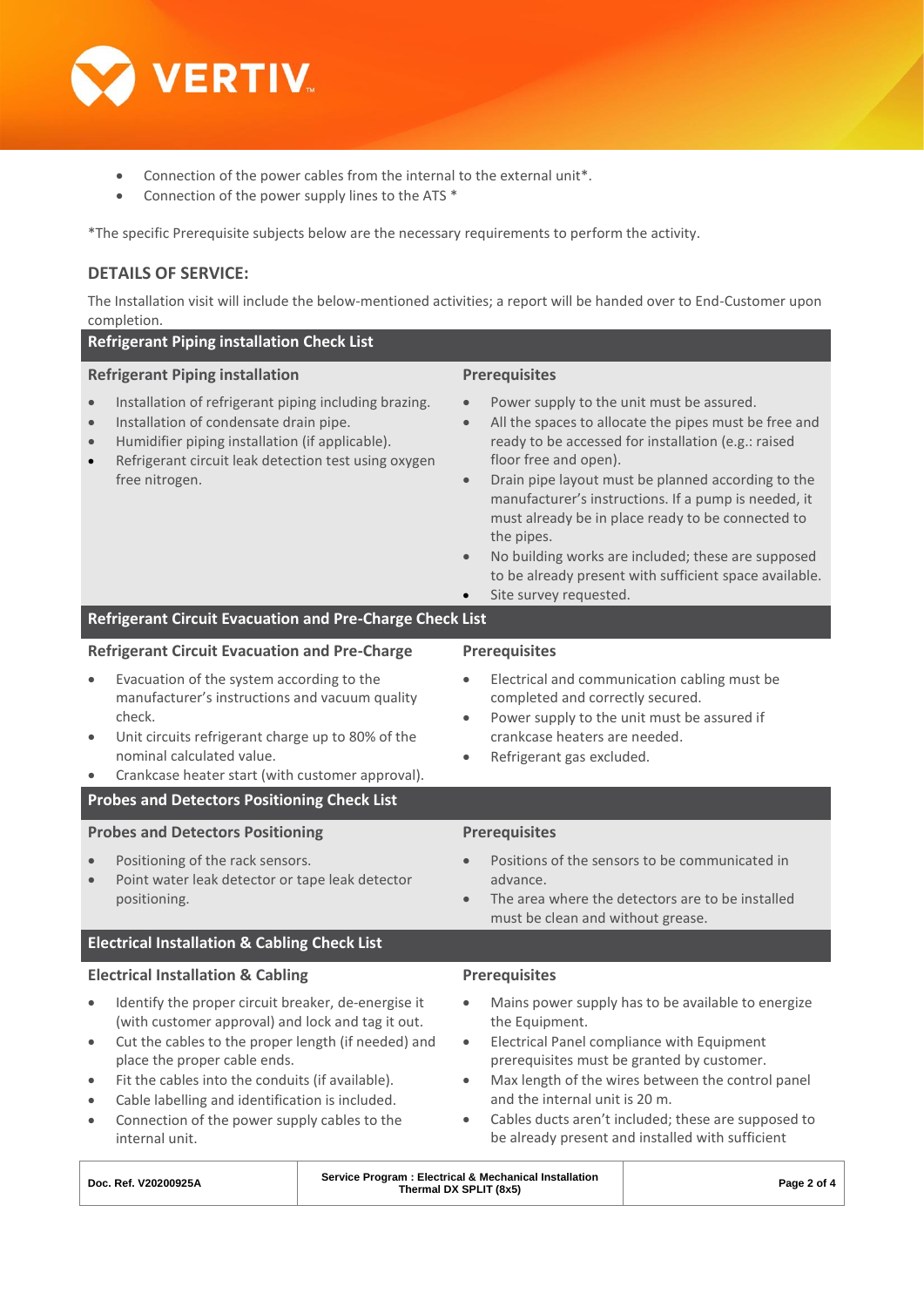

• Installation and connection of the power cables between the internal and the external unit.

space available.

- No building works are included; these are supposed to be already present with sufficient space available.
- The customer must be present to approve any power interruption if needed.
- All the spaces to allocate the cables between internal and external units must be free and ready to be accessed for installation (e.g.: raised floor free and open).

# **ATS installation Check List (if applicable)**

#### **ATS installation**

Connect the power supply cables of both power supply systems to the ATS.

#### **Prerequisites**

- The customer must be present to approve any power interruption if needed.
- Power cables must be present and provided with cable ends compatible with the equipment's terminals in accordance with the local regulation.

#### **END-CUSTOMER DUTIES**

Customer shall provide:

- Complete access to Site and to the Equipment for the purpose of On-Site Visit Services.
- Safe working environment including, where appropriate, safety induction procedures.
- A point of contact during time of service.
- A point of contact for receipt of units and components.
- Shutdown: Service may require shutdown of load to ensure electrical connection integrity.
- The Equipment shall be installed and commissioned in line with manufacturer recommendations.

#### **EXCLUSIONS**

Parts and Labour coverage for repair and replacement does not extend to any loss or damage due to misuse, accident, abuse, neglect, normal wear and tear, negligence (other than Vendor's), unauthorized modification or alteration, use beyond rated capacity, failure to report a known fault or malfunction in a timely manner, unsuitable power sources or environmental conditions, improper installation, repair, handling, maintenance or application or any other cause not due to the Vendor.

## **ABORTIVE VISITS**

Abortive visits to the Site resulting from inadequate notice, false, unjustified, unauthorized calls, inaccurate instructions, inaccessibility of the Site, unavailability of the Equipment to perform the activities as per the Scope of Work, shall be charged at 50% of the contract value.

## **SUBCONTRACTOR**

The Seller reserves the right to subcontract Services to others.

## **TERMS AND CONDITIONS**

The provision of the Services described in this Scope of Work is subject to terms and conditions of sales as better indicated at<https://www.vertiv.com/en-emea/about/terms--conditions-of-sale/> (Vertiv Standard Terms and Conditions).

End-Customers may be asked to provide proof of the date of purchase.